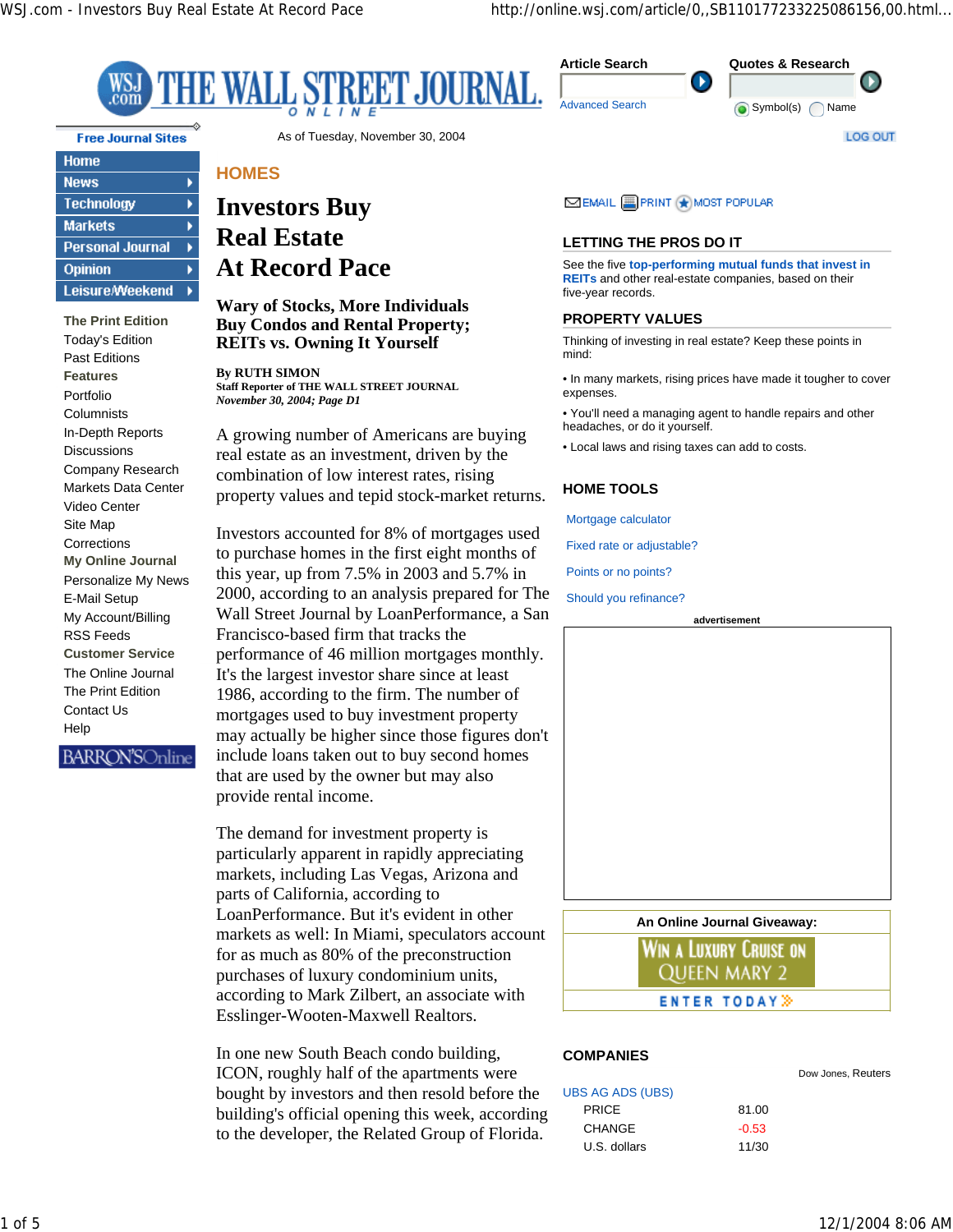The steady upward appreciation of housing prices has provided a sharp contrast to the stock market's performance during recent years. Median home prices climbed 7.7% during the third quarter from a year earlier, with many coastal markets posting double-digit gains, according to the National Association of Realtors. For the five years ended Sept. 30,

**RELATED INDUSTRIES**

• Real Estate

**Personalized Home Page Setup** Put headlines on your homepage a industries and topics that interest y

median home prices rose 39%, versus a loss of 13% for the Standard & Poor'



Those gains have attracted many individual investorinvesting in real estate is a wiser decision than putt into a stock market or savings account or savings  $b$ McDonnell, a recruiter for an educational testing c Amherst, Mass. Ms. McDonnell is currently shopp two-family duplex she can rent out and then, she h profit in a few years.

But investors betting on double-digit gains could e disappointed. Falling interest rates have helped fue home prices, but rates are more likely to rise than f Already, there are signs that the housing market is increase in median home prices during the third qu above historical levels, represents a decline from th gain posted in the second quarter, according to the

Association of Realtors.

Investors helped drive up housing prices in Las Vegas

One alternative: real-estate investment trusts, which buy and then rent out show apartments, office buildings and other real estate.

REITs give investors access to a diversified mix of properties and a hefty div management headaches. Already this year, investors have poured a record \$5 funds that invest in real estate, according to AMG Data Services in Arcata, C which cover the period through a week ago today, exceed the record \$4.75 bi into real-estate funds in all of 2003.

Though considered a relatively safe investment, REITs can also be volatile. R roughly 20% during a six-week period this spring after a strong jobs report ra Federal Reserve would be more aggressive about raising interest rates. That v yields on REITs less attractive.

Prices have since rebounded, but whether REITs can maintain their upward to matter of debate. They currently trade at roughly 19 times adjusted funds from commonly used measure of REIT earnings -- well above their historical averagement adjusted FFO, according to Mike Kirby, a principal with Green Street Adviso REIT research firm. The average yield on a real-estate fund is now 2.8%, acc Morningstar Inc., down from about 4% three years ago. "On a pure valuation make the case that real-estate funds are a good buy now," says Morningstar s McNeela.

Still, some analysts say that REITs remain attractive for investors with a long horizon. Mr. Kirby expects REITs to generate long-term returns of 9% a year



Investors interested in owning hard real-estate asse first-time speculators to wealthy individuals. Erik I attorney, started buying San Diego real estate in th

Advertiser Links FEATURED ARCHIVE

Philips presents: "**The Tax Center**" an archive of articles on Simple Innovations.

Click Here ...



Small Business Center A WSJ report on entrepreneurship, and news and tips from FedEx.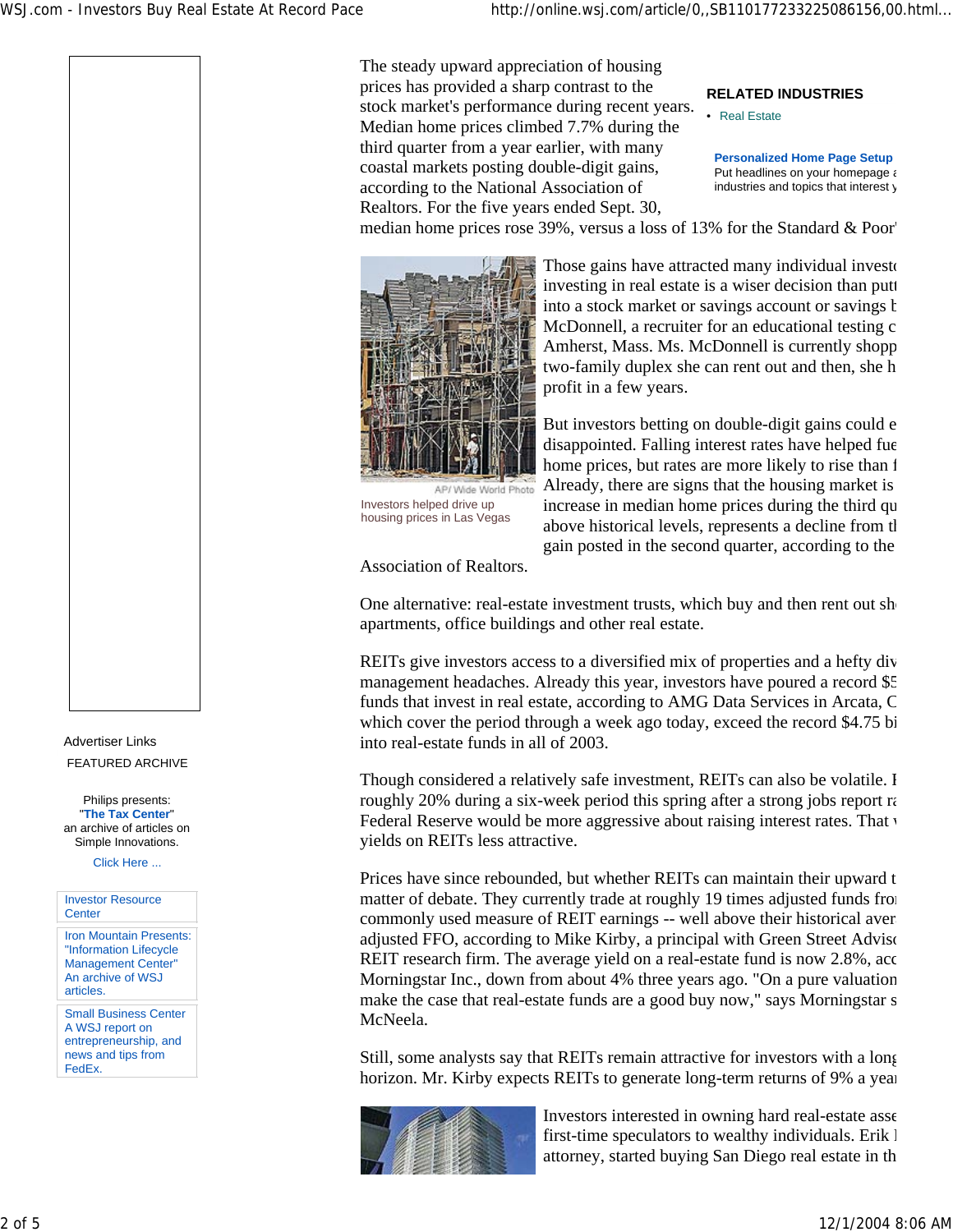

Investors snapped up units in ICON, a new luxury condo in Miami Beach, well before the building was completed.

set his sights on Arizona as prices in California climbed. "It came to a point where there weren't any properties that made sense to buy," says Mr. Friis, who recently sold a small apartment building in San Diego and used the proceeds to buy a 24,000-square-foot shopping center in Tucson.

In Long Beach, Calif., there's "more of a demand than ever for investment property," says Richard Gaylord of Re/Max Real Estate Specialists. "The problem is that inventory is so low that I'm pulling my hair out trying to find them stuff."

Many buyers are new to real-estate investing. In Tucson, "people who never looked at real estate as being part of their investment

portfolio...are either acquiring residential income property or participating in partnerships," says Rosey Koberlein, president of Long Realty Co.

In Warwick, R.I., broker Ron Phipps says many investors are opting for properties with good locations, even if a high purchase price means they won't cover their costs for the next few years, Mr. Phipps says. Others are buying investment properties that may eventually be used by a child or aging parent.

Real-estate purchases are becoming increasingly popular among people with \$1 million to \$10 million in assets, says Kevin Ruth, a senior vice president and director of financial planning at UBS AG's UBS Financial Services unit. In the Wisconsin Dells resort area, condos that double as second homes and rental properties "are going like hotcakes," says Michael Dubis, a financial planner in Madison, Wis.

The rise in investment purchases has caught the attention of many who track the housing market, including Federal Reserve Board Chairman Alan Greenspan. In a speech before America's Community Bankers in October, Mr. Greenspan noted that purchases of single-family homes for rental or use as second homes have grown in recent years, though he said they still accounted for less than 11% of total home-mortgage originations in 2003.

Some housing experts worry that investor demand has helped fuel the recent gains in home prices and could accentuate any downturn as interest rates rise and demand slows. The country is experiencing "investor-driven price increases in certain markets. ... And these markets could soften as investor demand wanes, as it inevitably does," Fannie Mae Chairman Franklin Raines said in a speech last month.

The perils of betting on short-term profits has been particularly apparent in Las Vegas, where speculators helped push prices up nearly 54% in the past year, the highest growth rate ever measured in a metropolitan area, according to the National Association of Realtors. When a falloff in sales and traffic led a handful of builders to cut prices this fall, the reductions "hit investors hardest," says Larry Murphy, president of SalesTraq, which tracks the Las Vegas real-estate market.

Owning real estate, meanwhile, isn't as simple as purchasing a stock or a bond. Investors need to be ready to handle late-night calls about broken water pipes and faulty heating systems -- or hire someone to manage these and other headaches. Management fees often run 5% to 10% of gross rents. Moreover, rising housing prices are, in many cases, making it tough for investors to cover expenses -- such as mortgage payments and property taxes -- through rental payments.

**Write to** Ruth Simon at ruth.simon@wsj.com